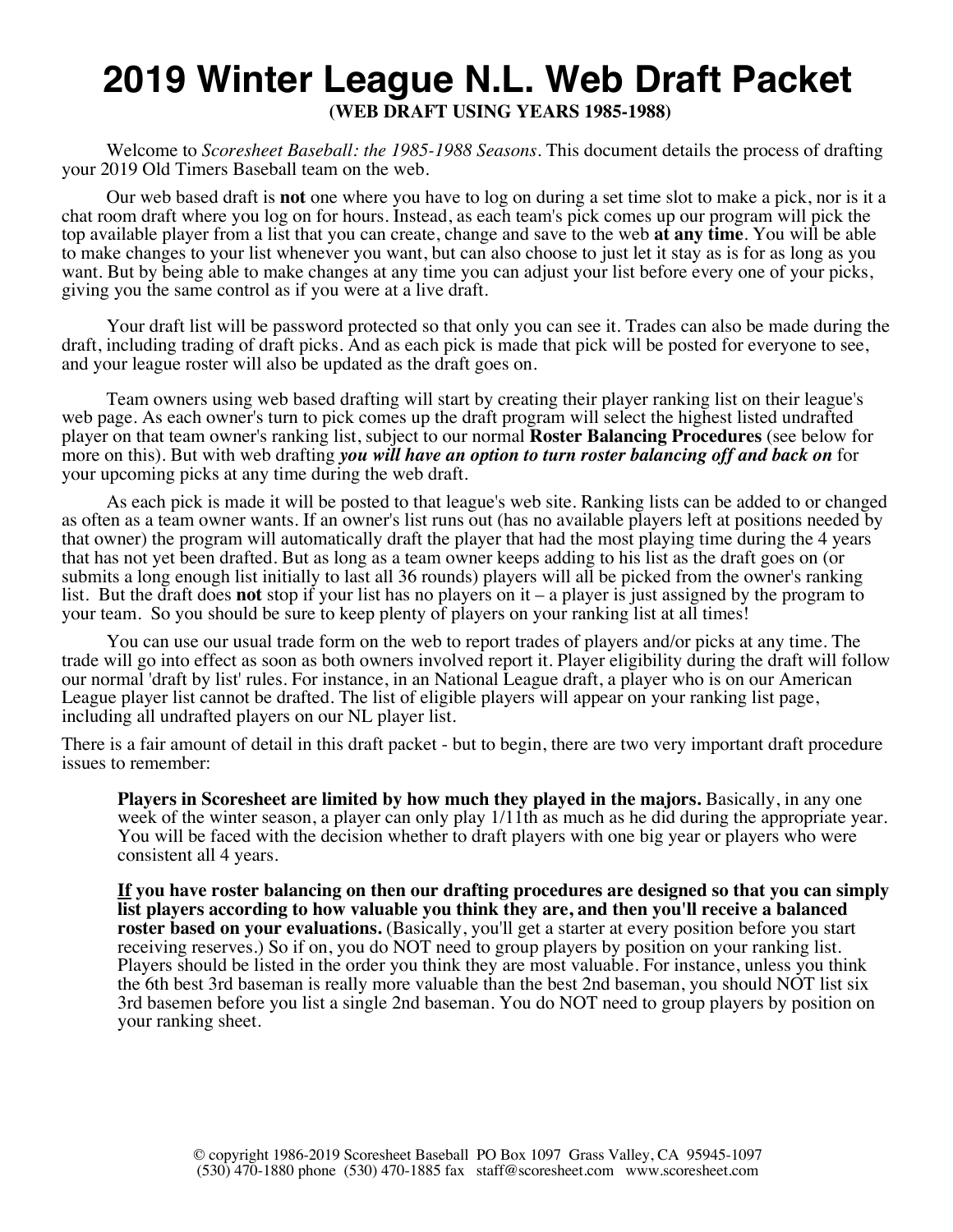## **Roster Balancing Procedures**

**For a web draft you can turn roster balancing on or off using the box at the bottom of your ranking list.** If you have roster balancing on then the program will follow the roster balancing rules described below. If you turn it off then when your pick is made you will simply get your highest listed player that is still available regardless of position needs, and the roster balancing rules will not apply.

The way our draft works (with roster balancing on) is that each round, when your turn comes up, the computer goes down your list, giving you your highest ranked available (undrafted) player, subject to these roster-balancing rules (please remember that you are free to turn Roster Balancing on and off throughout the draft). The purpose of these rules is to give you a starter at each position before you start receiving secondstring players. For example, if you think a good shortstop is very important you might rank 4 of them in your top 10 choices. Once you get one shortstop we skip the next shortstops listed and draft your highest ranked non-shortstops in subsequent rounds. (However, since you need 3 outfielders, and 4 pitchers to fill your rotation, we will not skip over outfielders until you have 3 of them, and will not skip over any regular pitchers you've listed until you have gotten 4 of them.) **At the end of round 13**, or possibly later if you've used the "plus" option discussed at the end of this draft packet, you should have one  $\overline{C}$ , 1B, 2B, 3B, SS, three OF's, and four regular pitchers. **HINT: It is best NOT to try and outguess how other owners will set up their lists.** The best method is just to list players in the order you think they'd help your team!

After you have a starter at every position (including 3 OFers and 4 regular pitchers), the computer goes back to the top of your ranking sheet, and we start similar roster balancing procedures for your backup players. In rounds 14-29 you will get at least one reserve at every position, including 3 reserve outfielders, and 8 more pitchers (at least 5 of which are NOT short relievers), before you get your final players. (We give you 8 more pitchers because we feel a team should have at least 13 pitchers to do well in Scoresheet.) We also strongly suggest that on your second stage list you list plenty of catchers, as getting a third catcher will probably help your team! Also, you should list plenty of utility types (players who qualify at more than one position) and/or extra shortstops, as any SS can play an adequate 2B and 3B in Scoresheet. At the end of round 29, you should have 2 players at each of C, 1B, 2B, 3B, and SS; along with 6 OF's; and 13 pitchers, at least 9 of which are **not** listed as short relievers on the draft lists. Since almost anyone can field a competent first base in Scoresheet, we do not force you to draft a backup first baseman. So, we allow you to draft a fourth reserve outfielder instead of a backup 1B if as we go down your list we come to an undrafted 4th backup outfielder before an undrafted first baseman.

Once you have received a backup at every position we will go back to the top of your second stage ranking sheet. Your 30th thru 36th picks can be almost anyone. After you get your backups everywhere these last picks can include up to: 4 more pitchers, 3 more outfielders, or up to 2 additional players at each other position. It is possible, if you do not list enough players at each position to ensure getting someone, that players may be assigned to your team by default. (The order players are assigned by default is by playing time. If you need both pitchers and position players, then for default drafting purposes one inning pitched is equivalent to 2 plate appearances.) Because of this, your ranking sheet should include plenty of players from every position. And as noted above, for a web draft you **can** choose to turn roster balancing on or off as the draft goes on. If off then you will simply get the number 1 player on your list who is still available, regardless of position needs

## **Playing Limits**

A player in *Scoresheet Baseball* can only play about twice as much as he did during an average week of the year being used. (Your Scoresheet team will play 12 games per week - we estimate the average major league team plays 6 games a week.) Basically, **we are going to take the player's yearly totals and divide by 11**, and use those numbers to determine how much, and how well, a player will do each week. (This holds pretty strictly for hitters. Pitchers will get to slightly carry over innings pitched that are not used one week to the next.) The playing time limitations explain why a sub may start a game, or why a pitcher may be taken out before his hook number is reached. This means you should try to draft players who played a lot, or you should definitely trade if for example you end up with a lot of players with plenty of playing time in 1985, but you are very thin in playing time from 1987.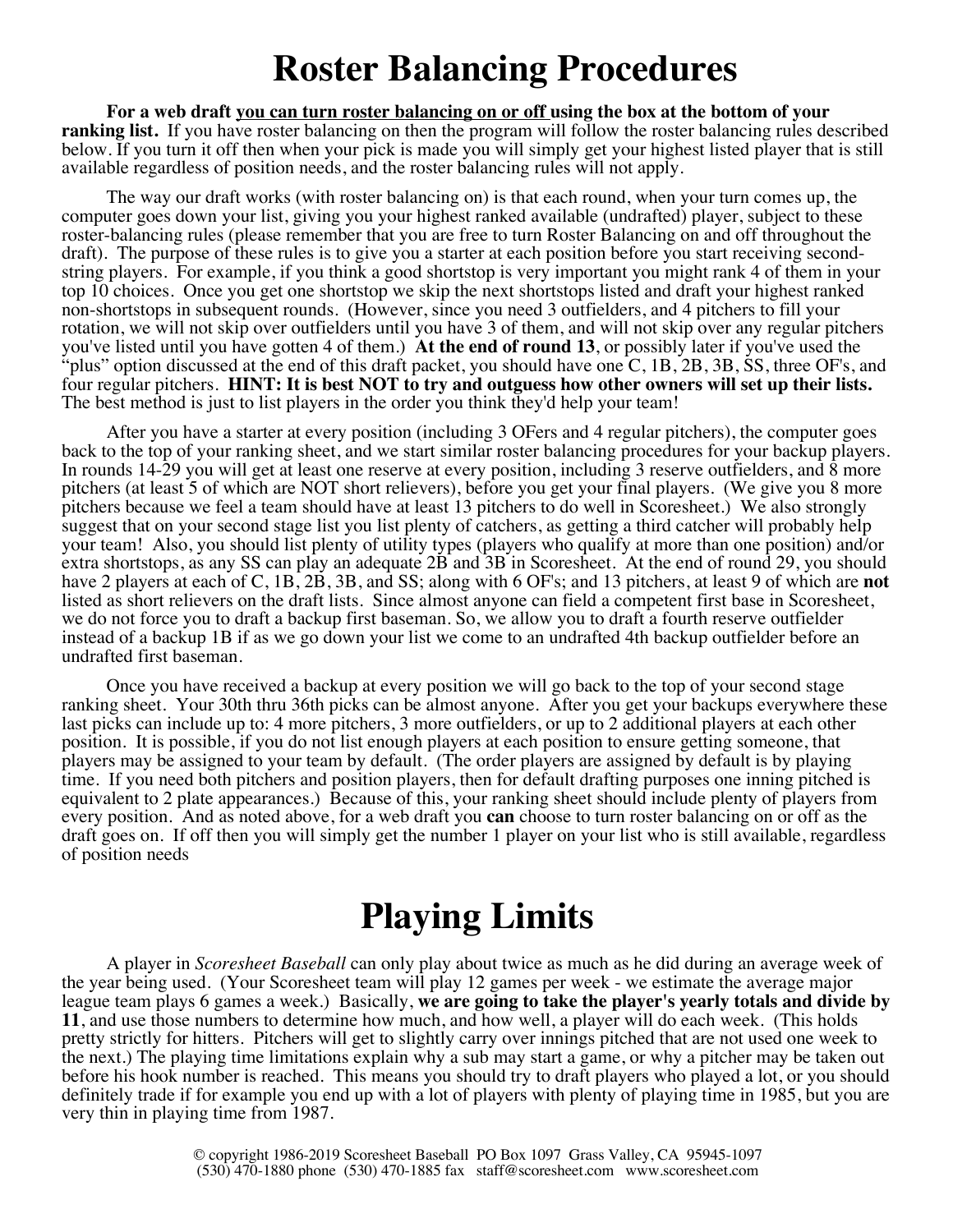If you run out of eligible players at a position, we automatically shuffle positions for you. We'll move players between 2B, 3B and SS; we'll move the guy on the bench with the top pinch hit rank to 1B; and we'll take the top listed player and move him to OF. (This shuffling only happens if you have no one on the bench or taxi squad qualifying at that position. If you have substitute OF'ers available then of course we move the top listed sub OFer to the starting lineup.) Such changes incur the fielding penalties discussed with fielding numbers. But this is a fairly realistic representation of what happens in the majors when a starter is injured.

If you are unable to field a position, we assign you an anonymous replacement. These replacements, appearing as Catcher(AAA), OF(AAA), Pitcher(AAA), etc., will be roughly .200 (or worse) hitters, or pitchers with an ERA 1.8 times the league average (roughly an ERA of about 7.2). (AAA) players will bat differently depending on what position they appear at. (AAA) OFers and first basemen hit about .205, with a .255 slugging percentage, catcher(AAA) hits about .150 with a .200 slugging average, and (AAA) infielders hit about .190, but with only a .220 slugging average. These are the same types of players that are called up from the Triple A teams when injuries occur on a major league club. The use of (AAA) players enable your team to continue playing, but certainly do not increase your chance of winning. It is best to get plenty of playing time at all positions for all 4 years!

Miscellaneous limits: 1) "Short relievers" (as designated by our player lists) cannot pitch more than three innings in a single game. 2) A pitcher listed as a short reliever on our lists can NOT start a *Scoresheet Baseball* game. Also (**new in 2011**), pitchers on our short reliever list can not pitch in a game before the 4<sup>th</sup> inning. 3) Any pitcher who didn't start at least 6 games in the majors that year can't pitch more than 4 innings in a single game for you (even if he starts for you). 4) For pitchers, an appearance counts roughly as an inning pitched. (Each appearance in the majors adds an inning to the amount he can pitch in Scoresheet that week, each Scoresheet appearance costs him an inning.)

\*\*NOTE: **Pitchers can get at most 3 starts in each Scoresheet week** - so if you have a pitcher who had a huge number of innings in the majors one year some of those innings may get 'wasted'. Also, if you hook pitchers early they may not get a chance to use all their innings - **because of hooks, pinch hitting, etc., you should try and get at least 1200 innings pitched for each of the 4 years. And having at least a total of 1250 to 1300 innings pitched for each of the 4 years is a very good idea if you want to avoid the dreaded PAAA.**

## **N.L. Player Lists Explanation**

We have listed pretty much every player that had at least 200 plate appearances, or 75 innings pitched, in the 4 years (1985-1988.) Players that were traded from league to league are listed in the league for which they had the most playing time during those 4 years. All of the players on the NL list WILL stay in *Scoresheet Baseball* National Leagues for all 12 weeks of the winter season - you do get to use a player's stats for the appropriate year even if he was playing in the AL that year. **You can ONLY draft players who are listed on your league's player list** - **any player not on the NL player list is not eligible to be drafted in NLs in this year's winter game**.

We've tried to list each player at the position he played the most games at during the 4 years, OR at the position he qualifies at where we feel most owners would want to play him (when taking into account how other players at that position hit, and that players' fielding abilities at that position). **For drafting purposes a player is considered only at the position he is listed under**. However, once the season begins, you can play a player either at the position he was listed under, or at any position he qualifies at, without any fielding penalty.

Under a single position, players are sorted by the number of major league plate appearances (or innings pitched) they had in the 4 years combined. Read through the entire list. It is NOT meant to be an ordering of how good we consider a player to be. A good player may have been hurt , or even not played, in a couple of the years, and not have many total at-bats, so he will be near the end of the list at his position. You will have to decide whether it is better to go for a guy who was consistent for all 4 years, or to go for a guy who had one huge year.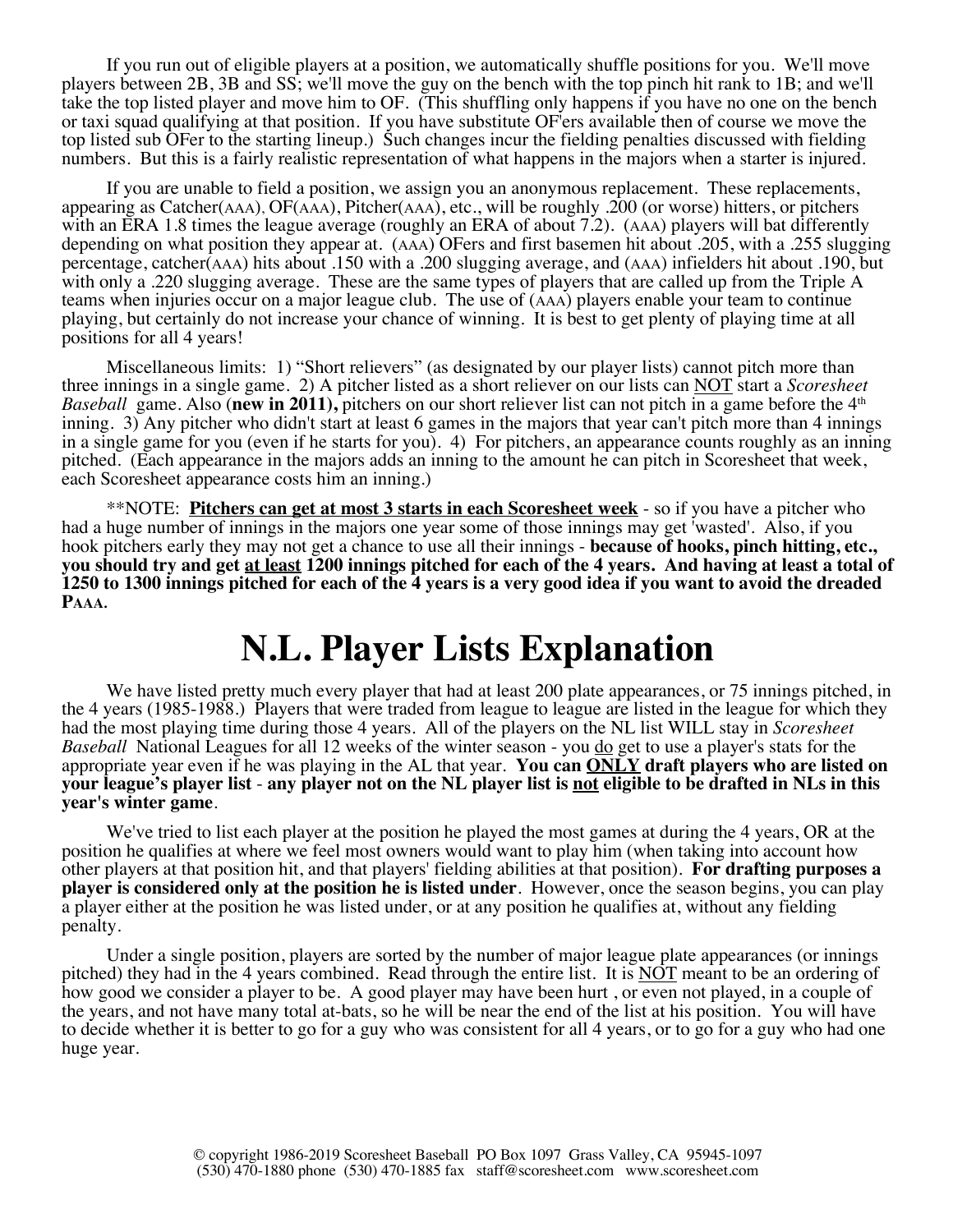### **Fielding numbers**

The first number after each position player is his **average** number of errors **per full-time year** (550 plate appearances) at that position. \*\*(In the *Scoresheet* game, **we actually use his actual number of major league errors in the year being used**. The number shown in the draft packet is just an average, and is only there to give you an idea of his error totals!) The next number is his fielding range - roughly outs recorded per 9 innings (**the same range number is used all 4 years**). This fielding range number is the same as in our regular summer game, taking into account both a player's actual range on batted balls, and his ability to turn the double play. In general, a bad (low) fielding number means that your pitchers will give up a few extra hits (because that player covers little ground). A good (high) fielding number will save your pitchers a few hits. Pitcher, catcher, and first basemen fielding range stats are not listed. We feel that a pitcher's fielding ability is already reflected in his ERA. Unfortunately, due to unavailability of the stats, **all catchers** in the winter game are assumed to **have the same throwing arms**. We do not list first baseman ranges because they have so much to do with the abilities of the other infielders. So, anyone qualified to play first base plays it with **equal** fielding ability in this winter game.

**\*\*\* NOTE: ALL positions that Scoresheet considers a player qualified at are listed on the drafting packet!** (Roughly, we qualified a player at a position if he played a significant fraction of his playing time there.) **What is listed in the draft packet is FINAL for this winter's game**!! (If a player is not shown as qualifying at a position in this draft packet then he will not qualify there during any of the 4 segments of this year's game.) In this context, to "qualify" simply means that the player can play this position without penalty once the season starts. Once the season starts, a player CAN play at positions other than where he's listed on our enclosed player lists (**except only pitchers can pitch, and only qualified catchers can be used at catcher in** *Scoresheet***. Also, only players who are qualified at any one of 2B, SS or 3B can play those positions in a** *Scoresheet* **game**).

The fielding number shown on the draft packet is what will be used for that player at that position for the entire 1985-1988 game. If we listed a guy as qualified at a position then you can play him at that position, with the listed range, all 4 years, even if he did not actually play that position that year in the majors. But, if a player is not shown on this draft packet as qualifying at a position then he does NOT qualify there even if he did play some at that position in the majors! There are a lot of hitting and pitching stats that are not listed in the draft packet that are used in the winter game; certainly doing some additional research on players could help you win some games. But for fielding, this draft packet is the final authority on where players qualify, and what their fielding range is!

We list fielding stats because they are generally harder to come by than hitting or pitching stats, and we wanted you to get an idea of the differences in various players fielding ranges. These fielding numbers should influence how you rank players. While **we do feel hitting and pitching is more important than fielding** we believe that most baseball fans (and baseball games) do not emphasize defense enough. Warning: Just because a player qualifies at a position does not mean you will want him to play there. For instance, some players we listed under 2B or 3B also qualify at SS, but their range at SS is so low that we think most teams would be better off playing a somewhat weaker hitting but better fielding player at SS. We did try and list players at the position we felt most owners would want to play them, since that is where they will count for roster balancing in the draft.

In general, the way a good fielding range helps you in Scoresheet is that with a team with good range your pitchers give up less hits per week than they did in the majors; a low range team will make pitchers give up more hits per week than they actually did in the majors. A difference of .10 in fielding range is a difference of .1 (a tenth) of a baserunner per nine innings that your pitchers will give up. We have come up with a fairly simple rule of thumb **when comparing 2 players** at the same position. **For a full time player,** each .10 in range is worth about .025 in batting average - or another way to look at it is that each .10 in range is worth about a difference of 5 home runs per full-time year if the two players have the same batting average. (To go into hundredths, a difference of .04 is worth about 10 points in batting average, or about 2 home runs.) What fielding range really does is take away hits from the other team, but for comparing 2 players I think it is simpler to think of a bad fielding range as taking away from that player's offensive contributions to your team.

For example: If you have a <u>full time</u> shortstop with a range of 4.85 he will save your team two tenths of a hit every game (a hit every 5 games) versus a shortstop with a range of 4.65. Over a 144 game season this translates into almost 30 hits saved - which is about the same thing as adding 50 points to the batting average of the better range shortstop! Once again, the simple rule of thumb, for full-time players, is that each .10 in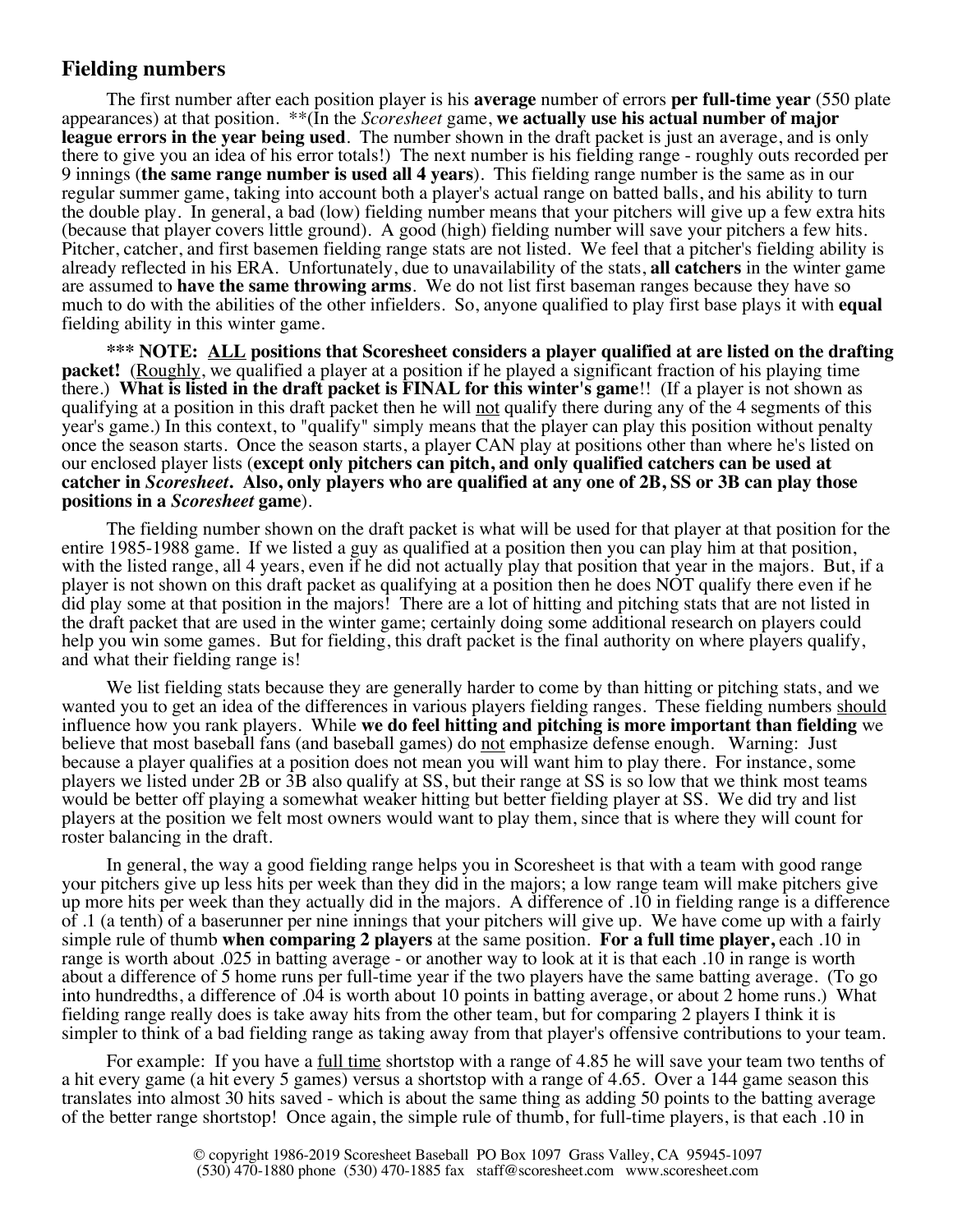range is worth about 25 points (.025) in batting average. Thus, a singles hitting second baseman with a range of 4.35 and a batting average of .240 is worth about the same as a singles hitting second baseman with a batting average of .290 and a range of 4.15.

**Note**: a numeric range difference has the same importance at all positions - a .10 difference between 2 shortstops is the same as a .10 difference between 2 third basemen. This is true for everywhere except CF. The range of whomever is playing center field for you is about 1.4 times as important as either the left or right fielder when figuring your overall team range. (Meaning that for whomever is playing center field for you a difference in range of .10 is worth about 35 points in batting average, or about 7 HRs.) Thus, you should have at least one fast outfielder to play center field for you! A guy did NOT have to play CF in the majors to play CF for you - what you want is to play your highest range OFer in CF. (There is no difference between LF and RF in this game.) (AAA) players field about average when playing OF, 1B, 2B, or 3B, about .10 worse than the average SS. Also, C(AAA) has a below average throwing arm. (You are not allowed to play a non-catcher at catcher.)

We have penalty formulas for a player out of position that increase his number of errors, and also raise opposing batting averages because of range considerations. (Even though you may not notice it directly on the scoresheet, it is the range penalty that will hurt you the most when you play a player out of position. Your pitchers will give up many more hits if you try and play an outfielder in the infield; they will definitely give up more hits than the added offense will help you.) The severity of this penalty depends on how badly the player is out of position. **Here are some examples of out of position penalties if you move a player to a position he does NOT qualify at.** (Remember, if a guy qualifies at a second position then his range at that position is also listed on the draft packet.) These examples assume the player is an average fielder at his listed position, and combine both the range and error penalty. A good fielder at his real position will do a little better, a poor fielder a little worse.

```
an average 1B has an: OF range of 1.94
an average 2B has a: 3B range of 2.53; SS range of 4.40; OF range of 2.04 an average 3B has a: 2B range of 3.97; SS range of 4.33; OF range of 2.01an average 3B has a: 2B range of 3.97; SS range of 4.33; OF range of 2.01 an average SS has a: 2B range of 4.14; 3B range of 2.61; OF range of 2.07an average SS has a: 2B range of 4.14; 3B range of 2.61; OF range of 2.07an average C has a: 1B range of 1.73; OF range of 1.93
```
In addition, any average infielder is assumed to be able to play 1B with average 1B range, and average OFers can play 1B with a range of about 1.79. (**In this winter game all qualified first basemen field with a range of 1.85**.) The switches above will also **automatically be done** for you by our computer before bringing in AAA players. Since the computer conducts this position switching automatically, a general rule of thumb is that you should only list players on your lineup card at positions for which they really qualify! Also, **only players who are qualified at any one of 2B, SS or 3B can play those positions in a** *Scoresheet* **game.** And please remember that only qualified catchers can be used at catcher in *Scoresheet*.

I apologize if all of this fielding number stuff is confusing. Fielding will be discussed again in a couple of early-season newsletters. I just want to point out then when drafting you should to some degree take into account a player's fielding ability (both range and fielding percentage.) This is commonly overlooked in other games, but is used in Scoresheet to reflect the value of fielding in the major leagues.

#### **Hitting and Pitching Stats:**

We have also listed a few hitting or pitching stats for each player, on a yearly basis. For hitters we have printed total "plate appearances" (at-bats plus walks) each year, along with batting average and HR's hit. For pitchers we have indicated innings pitched each year, and each year's ERA. (I personally feel the most important stats for a hitter in Scoresheet are on-base percentage and slugging average, with ERA and baserunners allowed per inning as the most important stats for pitching success in Scoresheet. But there is a limit to how much we can print, plus we don't want to do all of the research for you! At least printing ERA and batting average should jog your memory as to who was dominating back then.) We skipped years for players with fewer than 20 plate appearances or 10 innings pitched (the player will not play for you those years). Finally, we've given the side each pitcher throws from (L or R), and the side everyone else bats from (L, R, or B for both).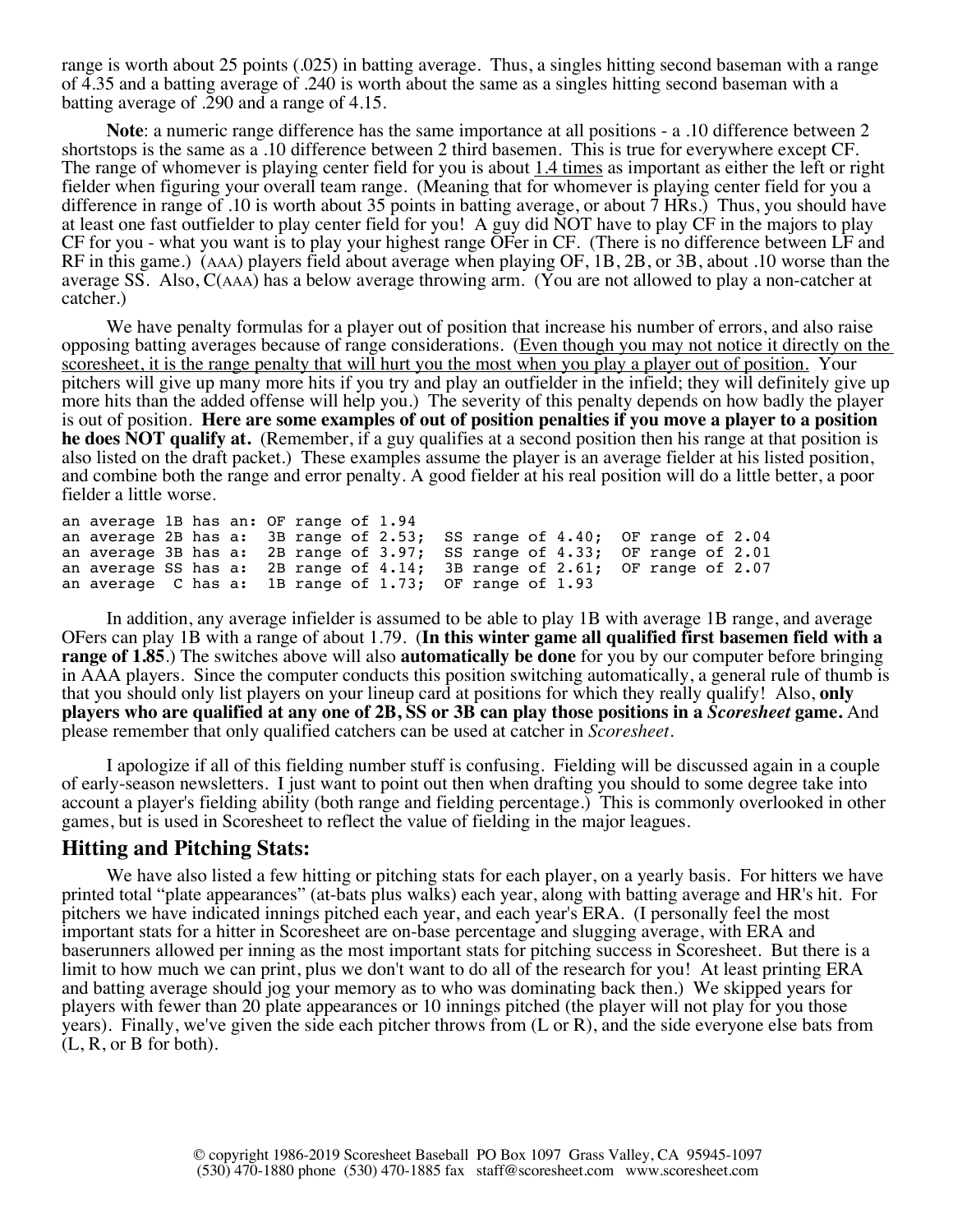## **Statistics Used**

We've tried to make Scoresheet *Baseball* the most realistic baseball simulation possible, using **every** available statistic. Some stats, such as RBI's, runs scored, and pitcher wins and losses and saves, are partly determined by which team a player is on in the majors. These "team dependent" stats are used less heavily than purely individual stats, such as batting average, home runs, assists, ERA, etc. More information regarding specific stats is given below. Major league RBI's and Runs Scored, and a pitcher's major league won/loss record, are generally far less important in winning at Scoresheet than they are in other "fantasy" baseball games. A player's RBI's and Runs Scored in Scoresheet will NOT match his major league totals, since these depend on teammates' performance.

#### **Batting and Base Running:**

The actual number of singles, doubles, triples, home runs and walks the batter had per plate appearance for the appropriate year, modified by the opposing pitcher and fielders as discussed below, determines his chances at each at-bat. The batter's RBI's and runners' runs scored totals are used to determine how far the baserunners advance on a base hit, and affect the chance of a sacrifice fly. The simulation also takes into account such subtle factors as a runner sometimes advancing farther on a hit with 2 outs, since he can run with the crack of the bat. Stolen bases are important as you can only steal in our games up to as often, and with as much chance of success, as in the majors. Other stats used include a batter's differences in his hitting against<br>left-handed and right-handed pitchers. We do not have actual lefty-righty stats for individual players for 19 88, so this difference is the same for all players in this game. Generally, a right handed batter hits about 15 points lower against a right-handed pitcher than vs. a LHP, a left-handed hitter hits about 35 points lower against left-handed pitchers than vs. RHPs. Having left- and right-handed pinch hitters IS as important in *Scoresheet Baseball* as in the majors. When a pitcher bats we use his actual hits and general batting performance from the appropriate year.

#### **Pitching:**

The number of hits, walks and strikeouts the pitcher recorded during the appropriate year in the majors affects each batter's chances against him. For example, a hitter will hit a lot better in Scoresheet against a pitcher who gave up 10 hits per 9 innings than he will against a pitcher who only gave up 7 hits per nine innings that year. We use a pitcher's ERA (and to a much lesser extent his W-L record) to determine when he gives up the hit, as well as whether it is an extra base hit. A pitcher with a low ERA in the majors may give up a lot of his hits with the bases empty, while a high ERA pitcher will give up more of his hits in *Scoresheet* with runners on base.

#### **Fielding:**

In *Scoresheet Baseball*, fielding range will show up in your pitcher's hits allowed totals. If your overall team range is good, your pitchers will give up less hits than they did in the majors. If your team fielding range is bad, your pitchers will give up more hits than they did each week in the majors. (Fielding is discussed in detail in the fielding number section under the player list explanation.)

We believe that fielding is more important that most people realize, partly because most past statistics and simulations have ignored it. Admittedly, batting and pitching are probably more important, but consider the old baseball adage that the most important positions are up the middle: C, 2B, SS, CF. Merely perusing batting stats would lead one to the opposite conclusion: most run production comes from the corners and other OF positions.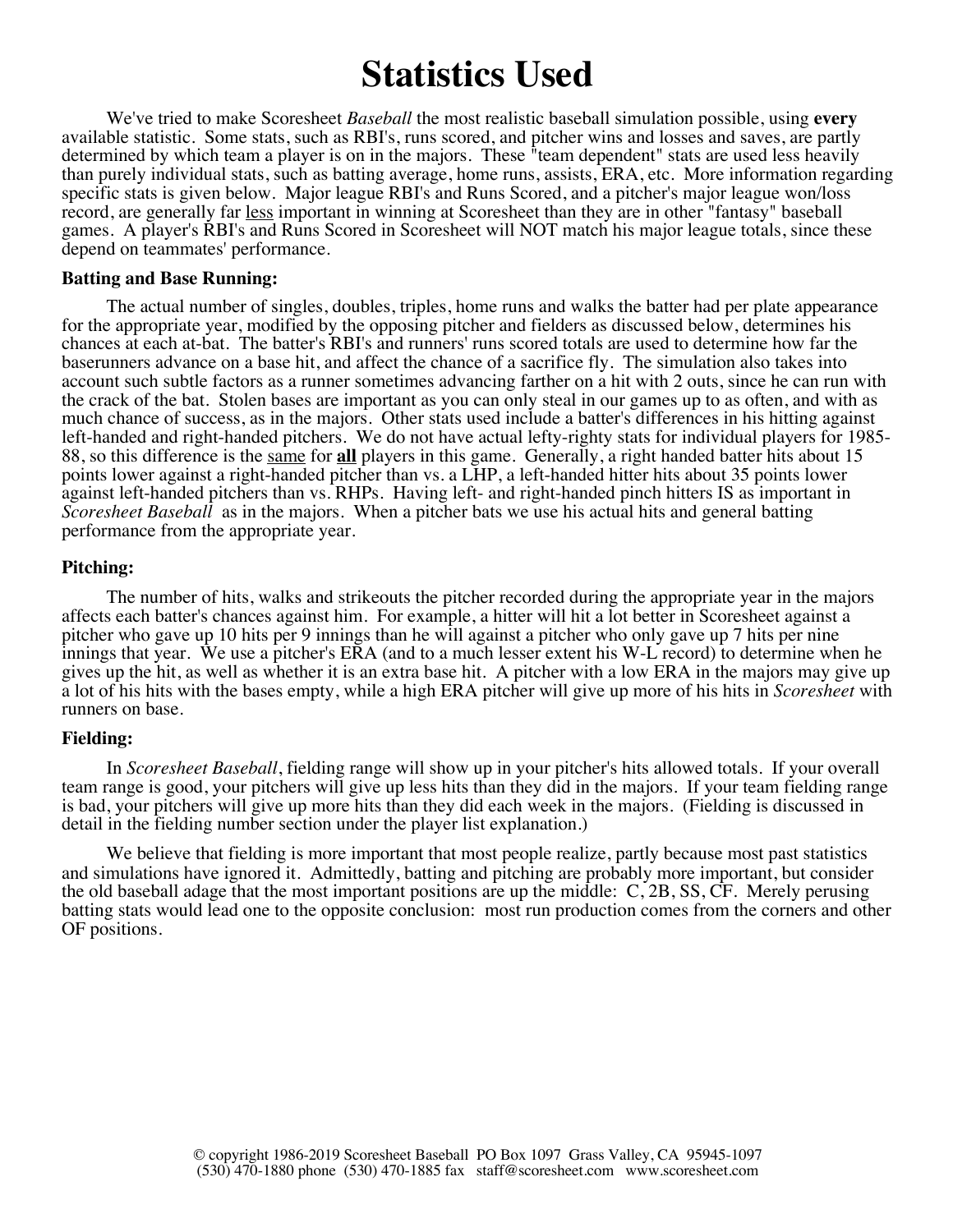# **Additional Scoresheet Baseball Rules**

### **Lineup Changes and Trades**

Each week your team will play 12 games, making for a 144 game season. The week's games are all played on Tuesdays, using the player's performance from the appropriate year. The first 3 weeks of the season will use stats from 1985, the next 3 weeks use 1986, weeks 7-9 use stats from 1987, and the final 3 weeks are played using stats from 1988. We must receive any lineup changes by Monday to be able to use them for Tuesday's games. You should send in your lineups from your league's web site, but can also send (if needed) by e-mail, postal mail or by fax. If sending lineups by fax or e-mail please send them by Sunday so that we have time to enter them and check for errors before playing games Tuesday morning. Once games are played they are final! Lineup changes, especially when the years switch, are very important. If using postal mail give the Post Office plenty of time to get your changes here!

You can make unbalanced trades (for example, 3 players for 2), and you are starting out with a 36 man roster. But you can not list more than 30 players on a lineup card. Any players not listed on a lineup card WILL stay on your team's roster, and will be used before any (AAA) players are called up. Also, your team will not have more than 8 pitchers and 16 position players appear in a single game.

Trading of players is free and is allowed until the 10th week of the season. We will review all trades to avoid unfair collusion between two team owners. We must hear from **both** of the teams involved in a trade. There is a **Report a Trade** link on your league's site, which is the easiest way for teams to notify us of trades. *When you make a trade we do need a new lineup from you, with the players you've traded away off of your lineup, and any new players that you want to use on your lineup.*

### **Drafting Option (plussing)**

If you have roster balancing turned on there is also an "advanced option" you can use. If you choose, you can put a plus sign (+) next to a player's number on your ranking list. What this means is that you want to draft that player even if you already have a player at that position. For instance, you may have already gotten someone as your third baseman, but a second 3B is still undrafted when his spot on your list is reached. If you have a plus sign (+) next to the second 3B's player number you will get him also, even though you already have a third baseman. (A plus sign will only override roster balancing for one extra player at each position. For example, you could get a second shortstop, or a 4th starting outfielder, before you get a starting catcher. However, you will NOT get a second backup at a position before you get a starter everywhere else.) Once you get a plussed player he does count at that position. We feel the number of times you should use this option is very limited (in fact we feel most of you will not use it at all). Do not get carried away. Our roster balancing procedures are designed to help you get a balanced team. (We recommend keeping the number of plusses you use under 10!) This plus option is the reason that some teams may NOT have a starter at every position exactly at round 14, or have a starter and backup players everywhere by round 30 exactly.

### **Miscellaneous Rules**

- 1) Your team will not have more than 8 pitchers and 16 position players appear in a single game.
- 2) In this winter game you can **only** draft players from the 1985-1988 N.L. player if a player is not on this list, but played a significant amount of time in 1985-1988, then he is on the other league's player list, and so is not eligible in your league. Also, these lists are final as far as qualifying for fielding purposes - if a position is not listed for a player as one he qualifies at then he does not qualify there in any of the 4 years! The same thing is true for pitchers - if a pitcher is listed on the short reliever list then he can not start a game in *Scoresheet*, even if he may have had a couple of starts that particular year in the majors. Also (**new in 2011),** pitchers on our short reliever list can not pitch in a game before the  $4<sup>th</sup>$  inning.
- 3) Once games are played they are final.
- 4) 10 team leagues are split into two 5 team divisions. At the end of the regular season the 2 division winners make the playoffs (**no wild card**!) The playoffs are a best of 16 series, with 4 games being played using each segment (4 games using 1985 stats and the roster and lineup you had in effect for that segment, 4 games using 1986 stats and the roster and lineup you had in effect for that segment,